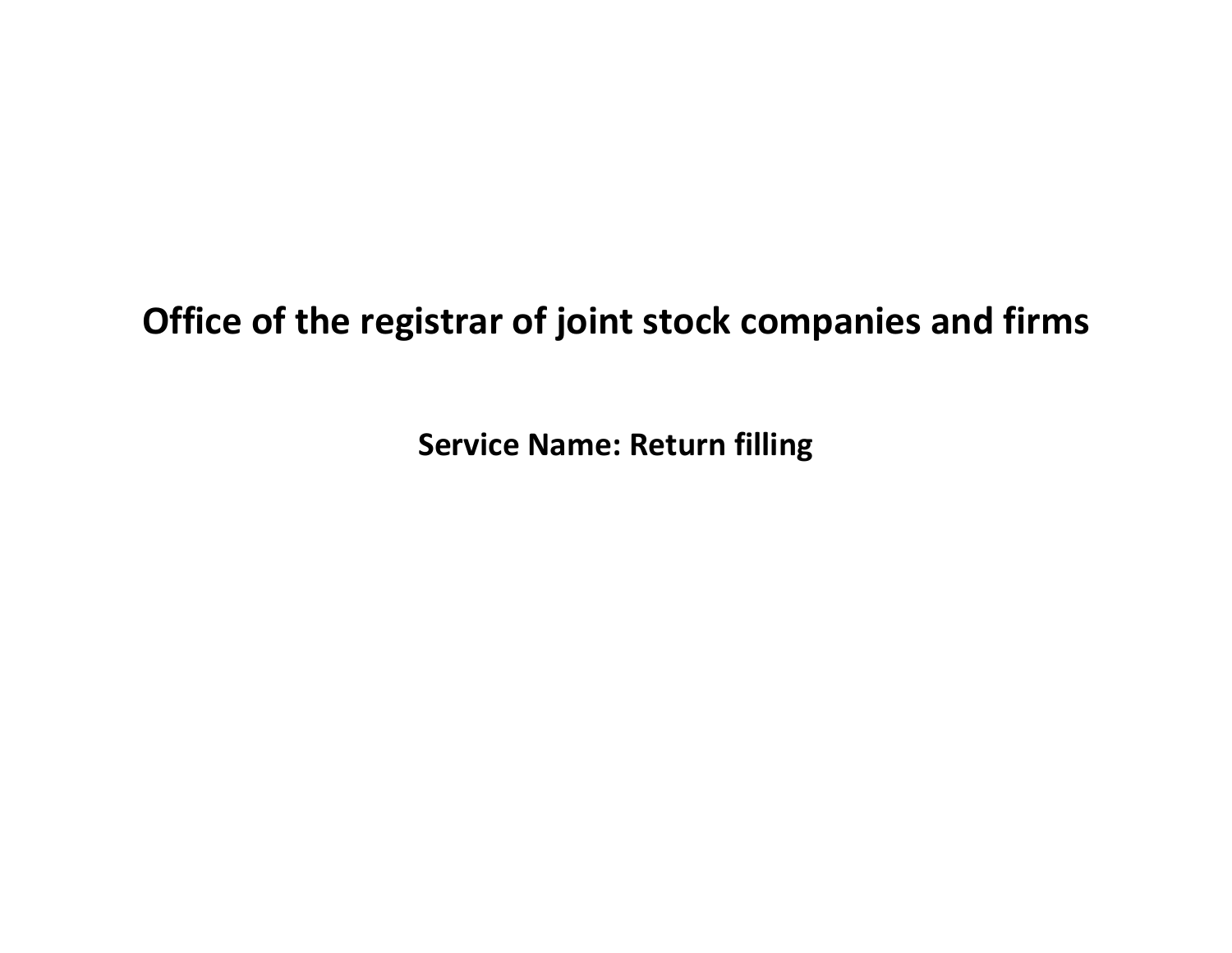# **Introduction of service**

### **What is Return filling?**

Registered entities are to file returns in prescribed forms & schedules, and RJSC upon satisfaction accepts and archives such records. There are two (2) types of returns, viz., 'Annual Returns' and 'Returns for any Change in the Entity'

### **Place of return can be submitted?**

- 1) Dhaka Office
- 2) Chittagong Office
- 3) Khulna Office
- 4) Rajshahi Office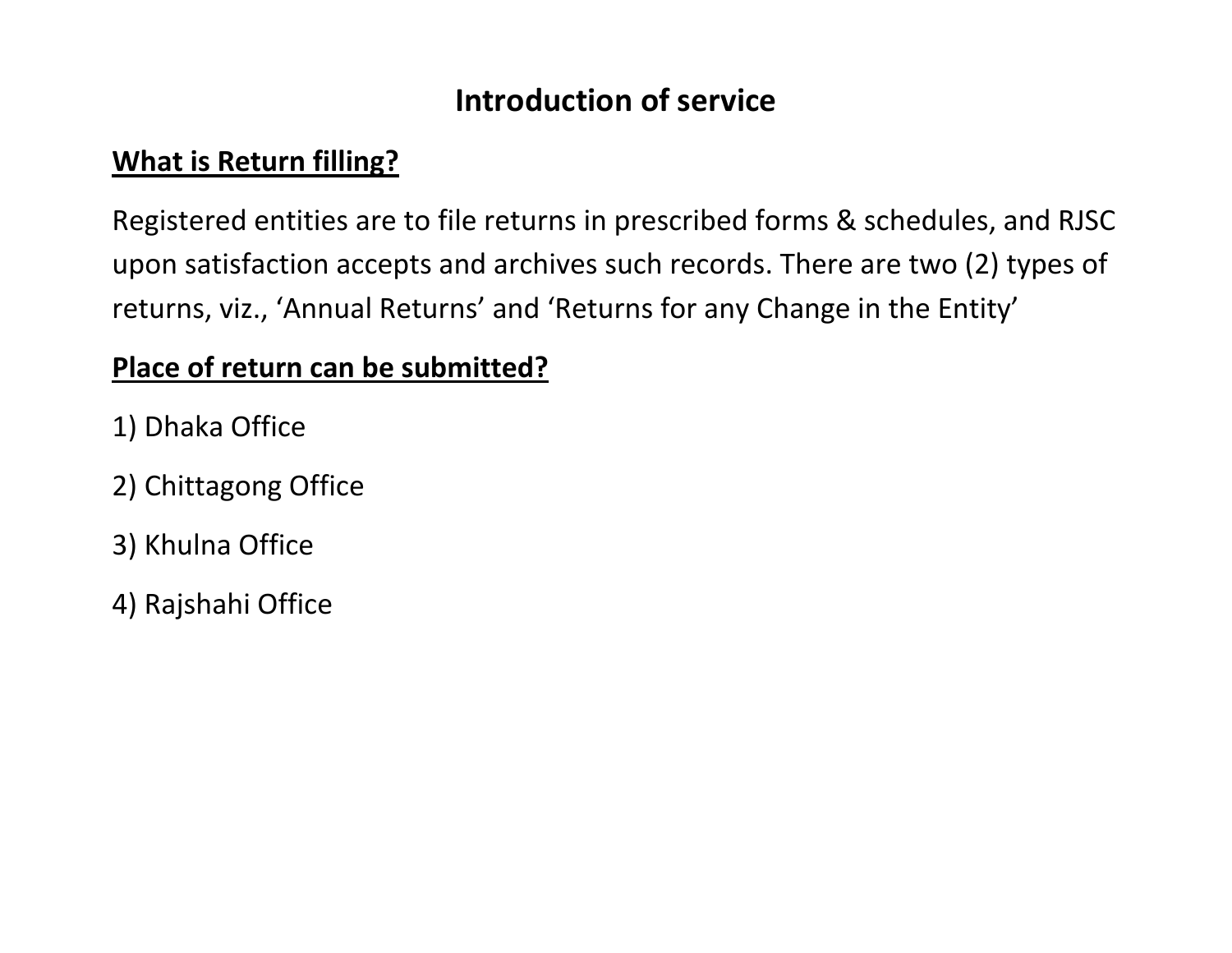## **Introduction of service**

#### **Who are the service receivers?**

All entities registered under this office are the service receiver. At present there are about 2 (two) lac registered entities.

### **Document(s) submitted at the time of returns filling ?**

Schedule X, Form 23b, Balance Sheet, Form XII, Form IX, Form VIII, Form VI, Form IV, Form XVIII, Form XIX, Form XXVIII, Form XV, List of Executive Committee, Form V, etc.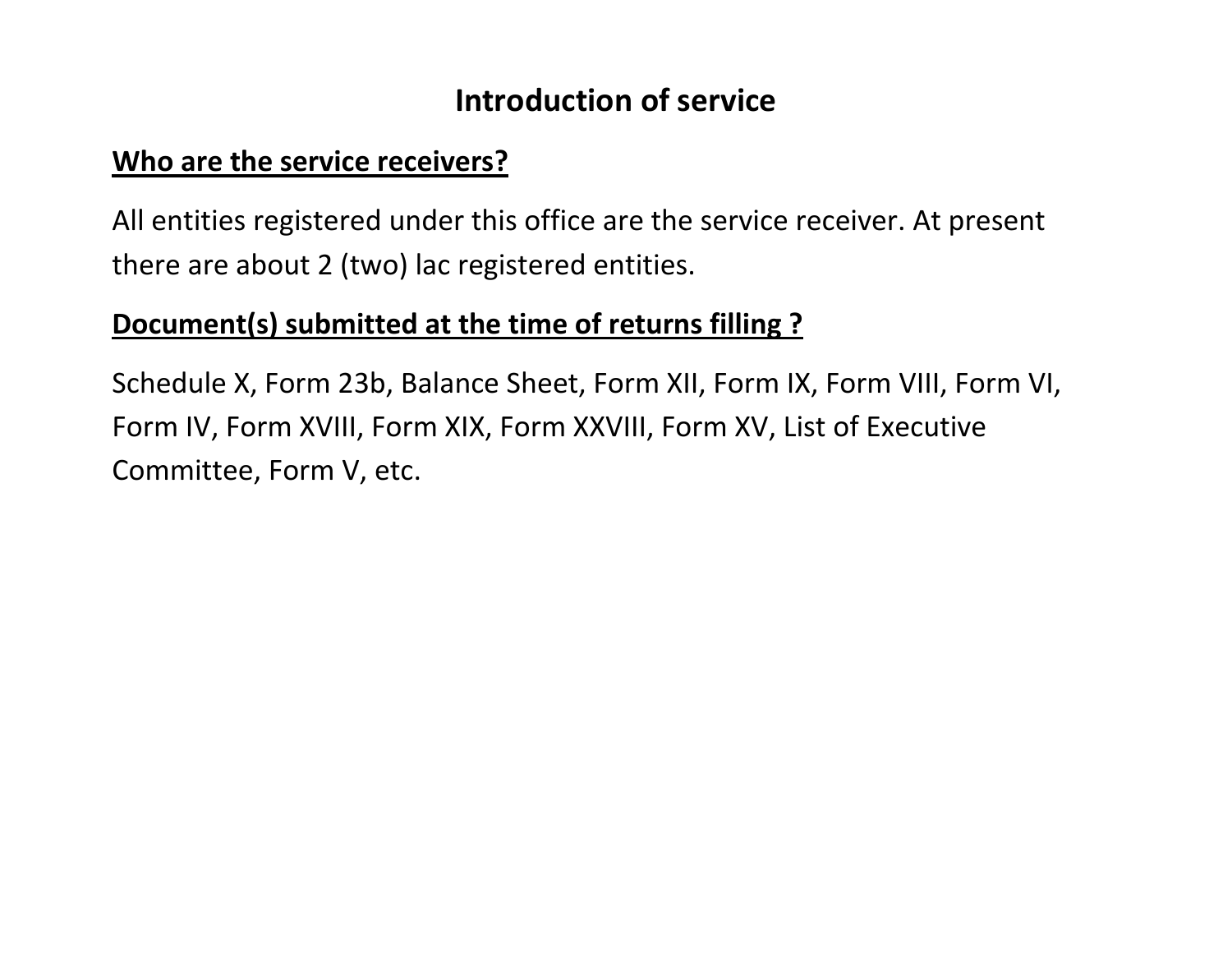### **INFORMATION ABOUT SERVICE DELIVERY**

- Steps required-23
- Time required 6 days
- Human Resource Involved- 6 Person

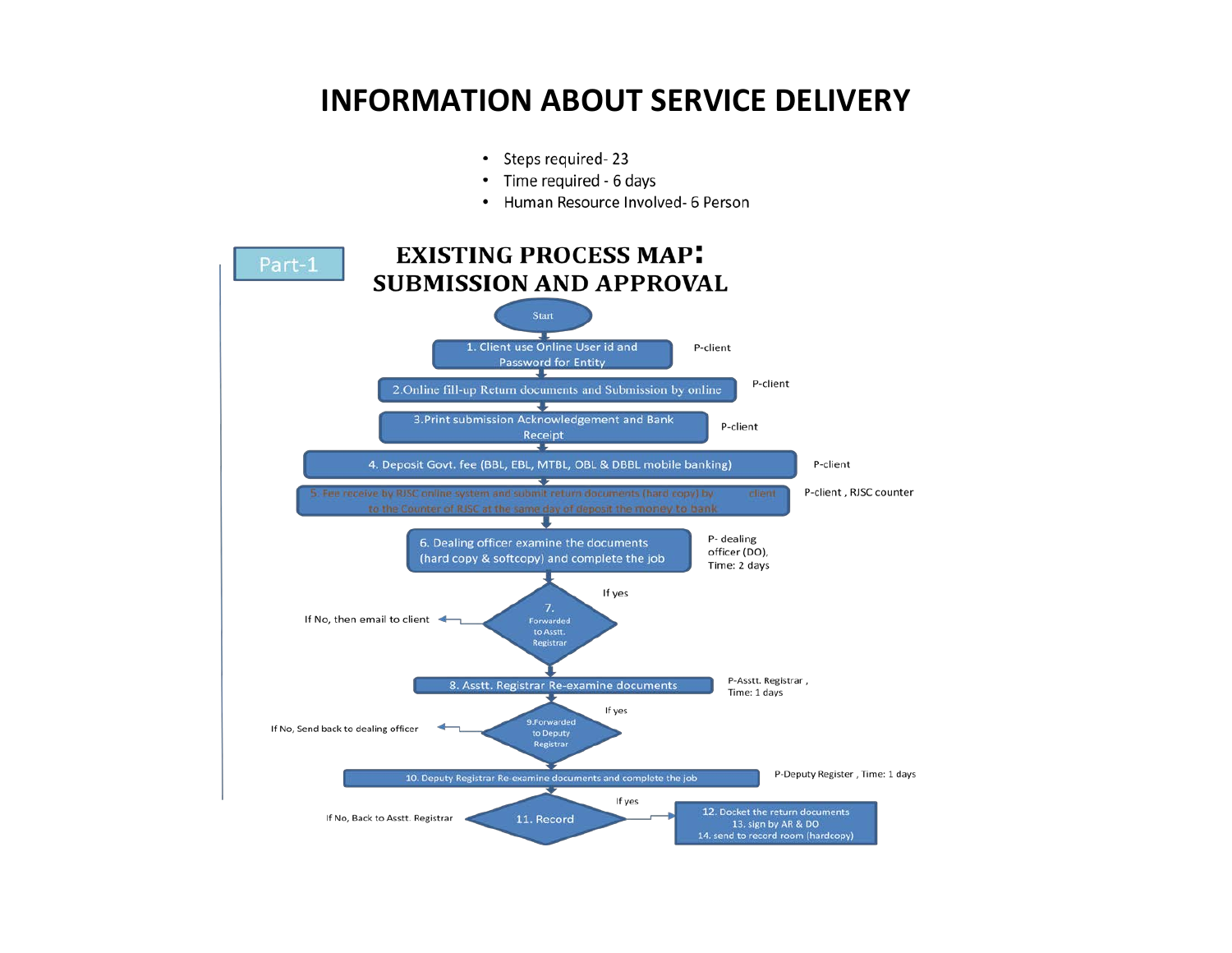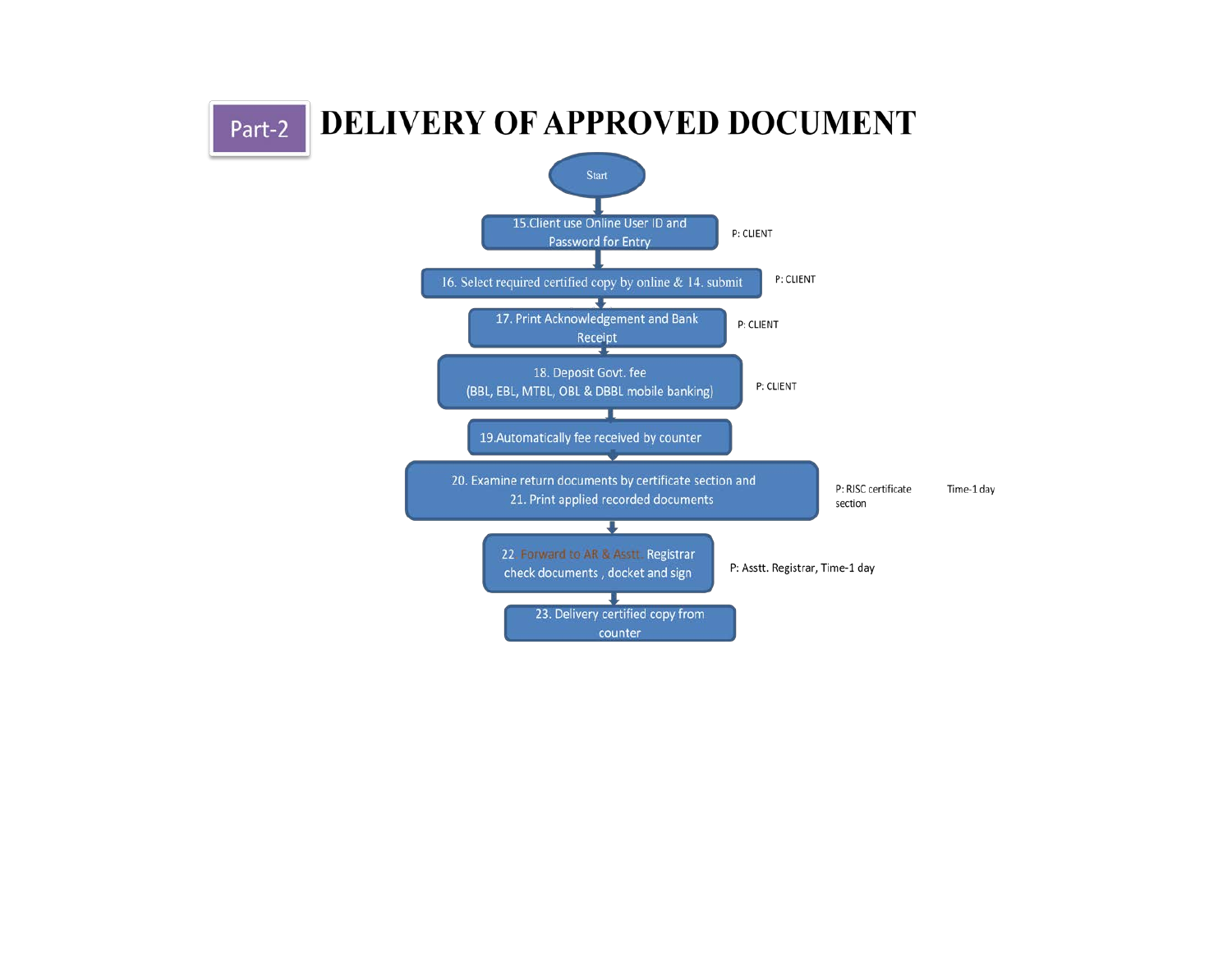# **Problem (Return Filling)**

#### **Problem-1**:

As per their nature of organization, Service receivers needs to file different forms as return. Though there are instruction in the website for filling returns but they sometime faces difficulties in filling the returns.

#### **Problem-2**

After submission and before receiving certified copy there are 23 steps which takes a lot of time.

#### **Problem-3**

There are shortage of manpower in RJSC, for this reason each personnel has huge work load.

#### **Problem-4**

Though the system of RJSC is online, even then registered entities needs to submit hard copies of the document to the counter of the concern office.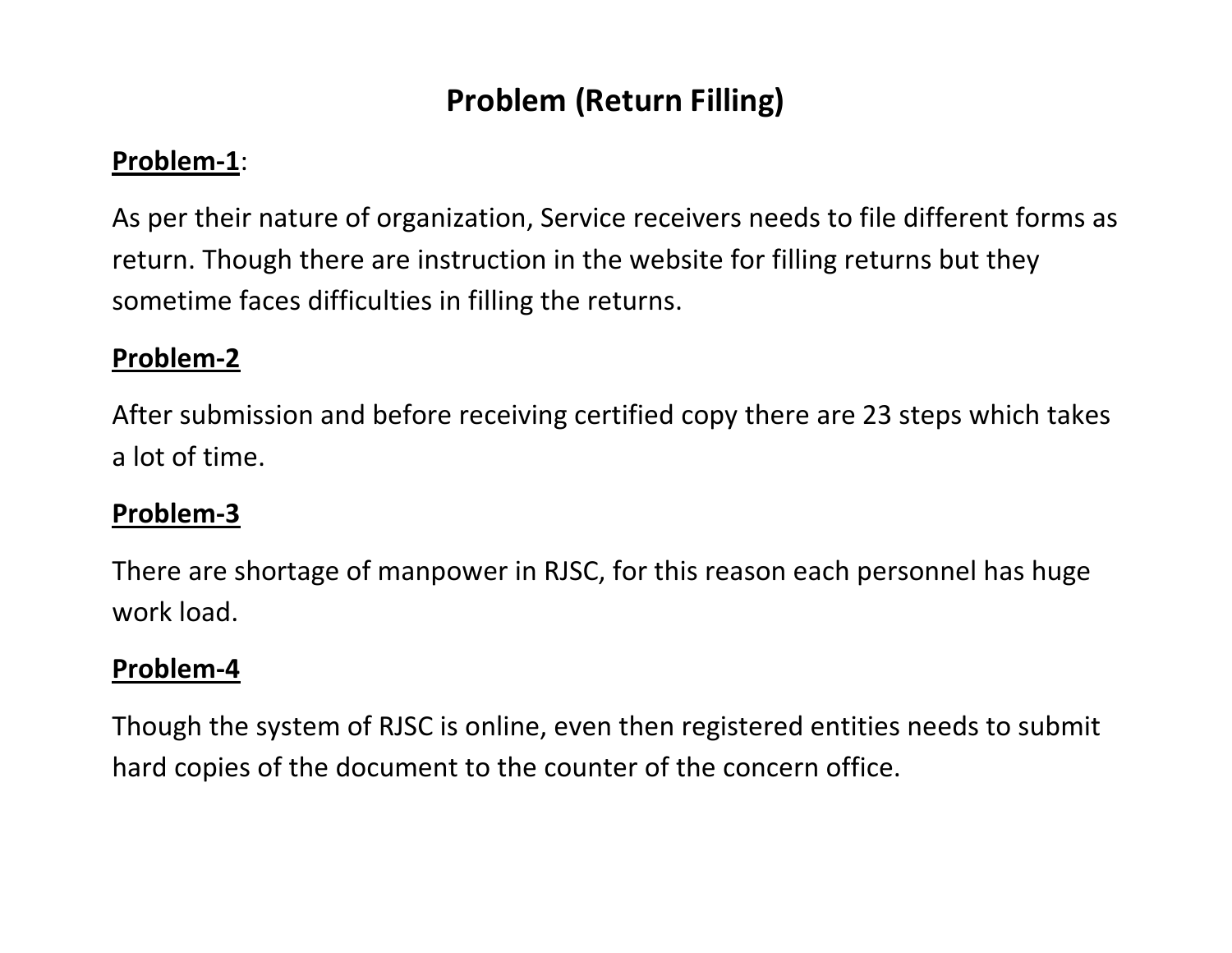## **Proposal-SPS**

#### **Proposal:**

- 1. If RJSC provides filled up sample copy of every return on their website, then a service receiver can easily fill up the form by comparing the sample copy of form with the forms to be filled up.
- 2. By changing the present submission and recording system, RJSC can at least reduce 9 steps. The changed procedures would be (1) optional system may be introduce to submit the return and apply for certified copy at the same time & (2) after recording of the returns concern officer will send the certified copy of the return affixing digital signature on it through e-mail.
- 3. To reduce work load of the official, vacant post may be filled up immediately.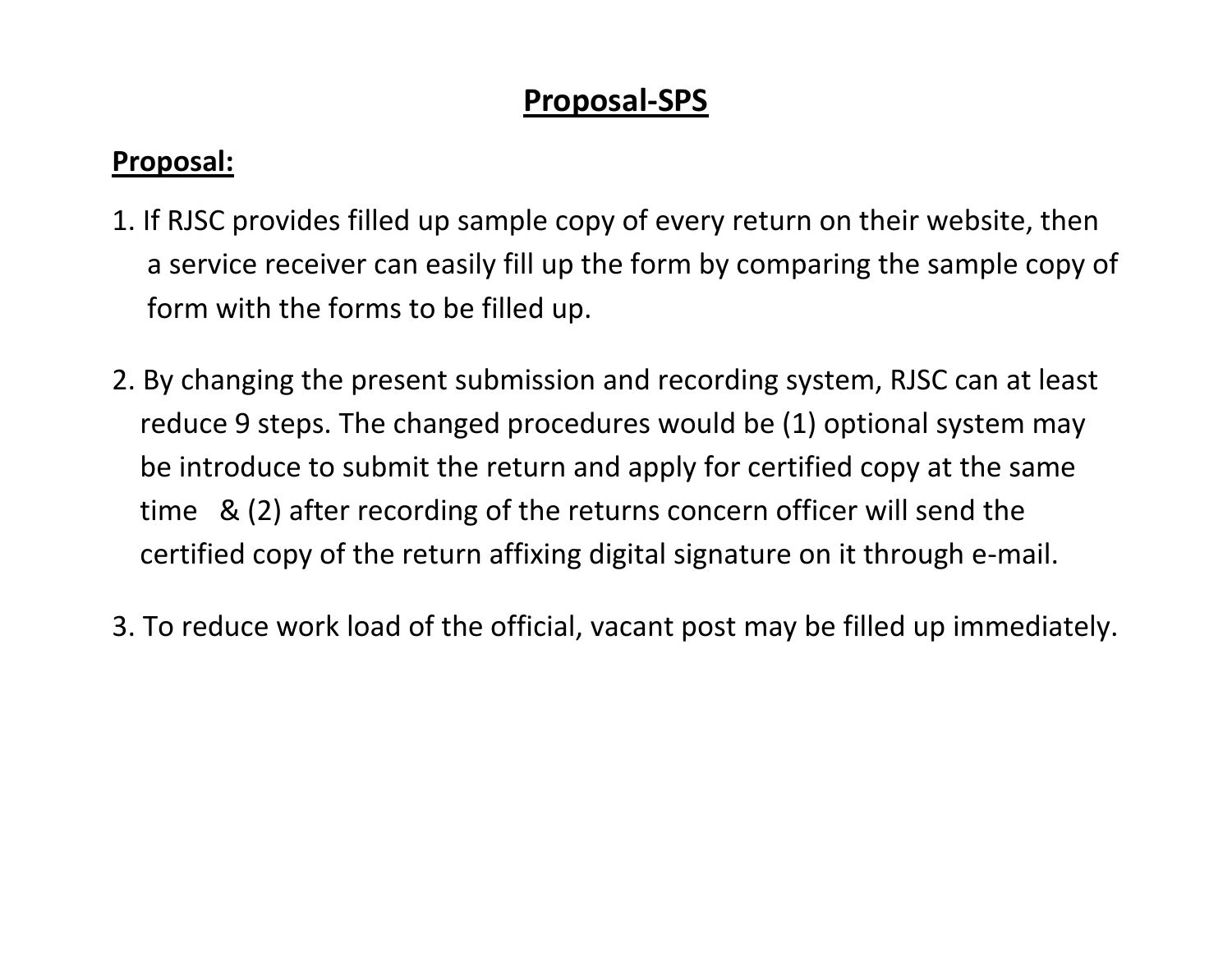### **INFORMATION ABOUT SERVICE DELIVERY**

- **Steps required- 14**
- **Time required - 4 days**
- **Human Resource Involved- 4 Person**

**SPS process map: submission, approval & delivery of approved document**

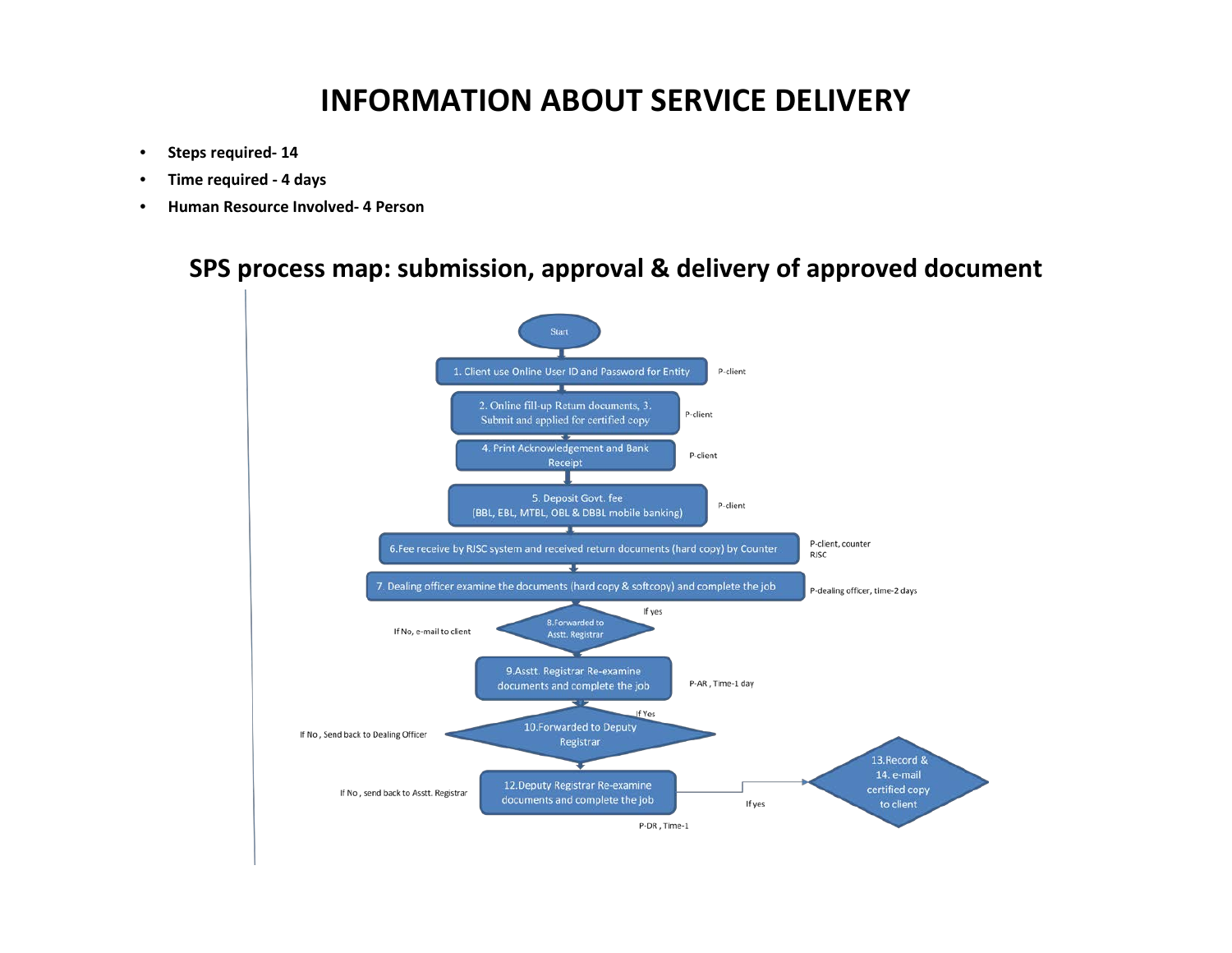# **Comparison of TCV of existing and proposed service processes:**

| <b>Area of Intervention</b> | <b>Existing process</b>      | <b>SPS</b>                   |  |
|-----------------------------|------------------------------|------------------------------|--|
| <b>Visit</b>                | 8 times                      | 5 times                      |  |
| Cost (conveyance + lunch)   | Tk. 4,000                    | Tk. 2,500                    |  |
| <b>Time</b>                 | 6 days                       | 4 days                       |  |
| <b>Human Resource</b>       | 6 person                     | 4 person                     |  |
| <b>Documents</b>            | Soft copy & hard copy        | Soft copy & hard copy        |  |
| <b>Steps</b>                | 23 steps                     | 14 steps                     |  |
| <b>Access Point</b>         | <b>RJSC &amp; Divisional</b> | <b>RJSC &amp; Divisional</b> |  |
|                             | <b>Offices</b>               | <b>Offices</b>               |  |
| <b>Required Documents</b>   | $1 - 14$                     | $1 - 14$                     |  |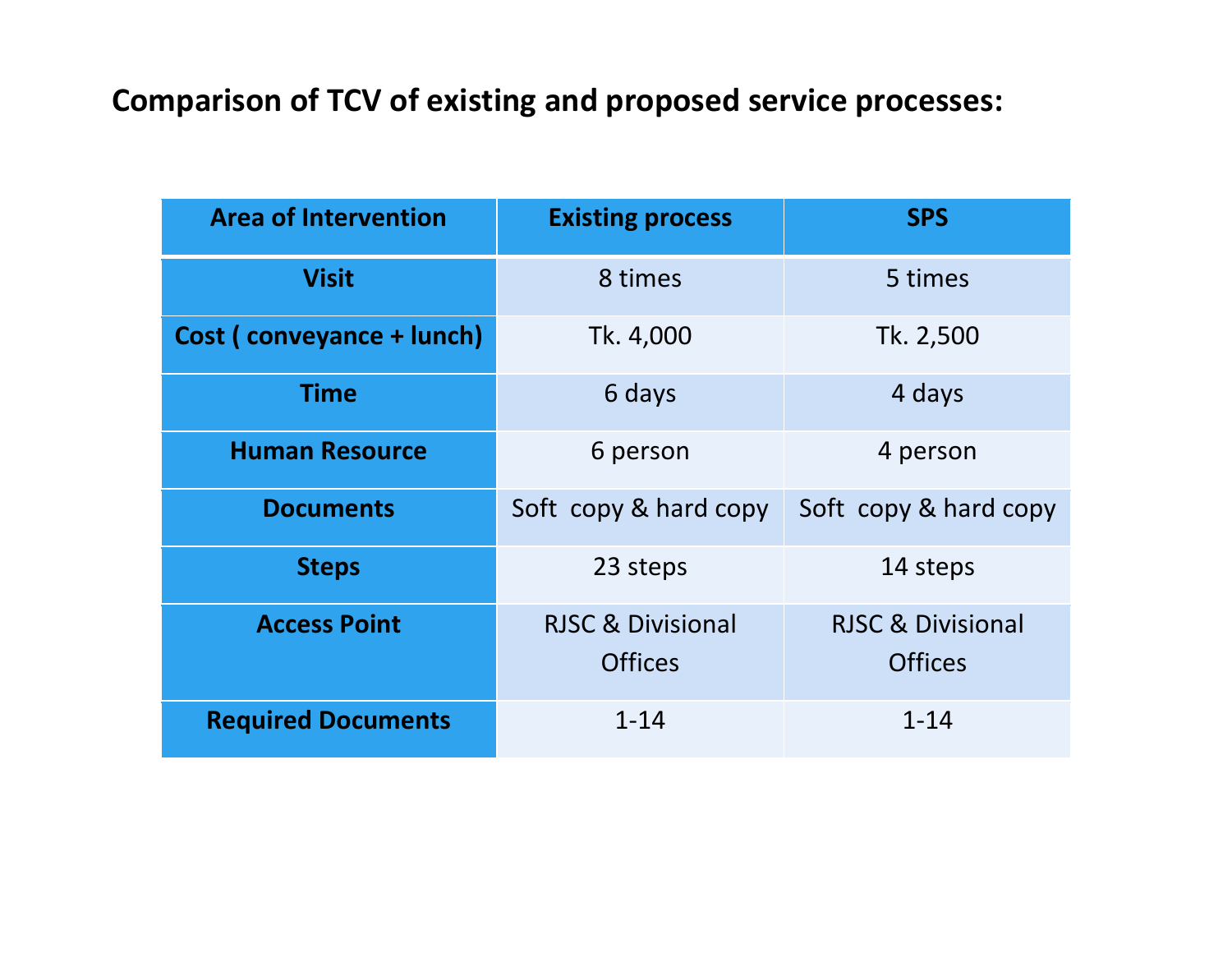### **Things that will be required to do to implement the proposed SPS**

| SI.<br>No.     | <b>Action</b>                                                                     | <b>Probable</b><br><b>Date</b> | <b>Fund</b><br><b>Requirement</b> | <b>Source of</b><br><b>Fund</b> |
|----------------|-----------------------------------------------------------------------------------|--------------------------------|-----------------------------------|---------------------------------|
|                | Stakeholder meeting                                                               | $28-Nov-16$                    | Tk. 30000                         | Govt.                           |
| 2              | Selection of an area for piloting<br>and beginning of pilot                       | $5$ -Dec-16                    | Tk. 180000                        | Govt.                           |
| 3              | Issue of a circular/order etc.                                                    | $12$ -Dec-16                   | <b>NA</b>                         | <b>NA</b>                       |
| $\overline{4}$ | Training/Workshop/orientation                                                     | $28$ -Dec-16                   | Tk. 30000                         | Govt.                           |
| 5              | Beginning of large scale<br>implementation and issue of an<br>order/circular etc. | $15 - Jan - 17$                | <b>NA</b>                         | <b>NA</b>                       |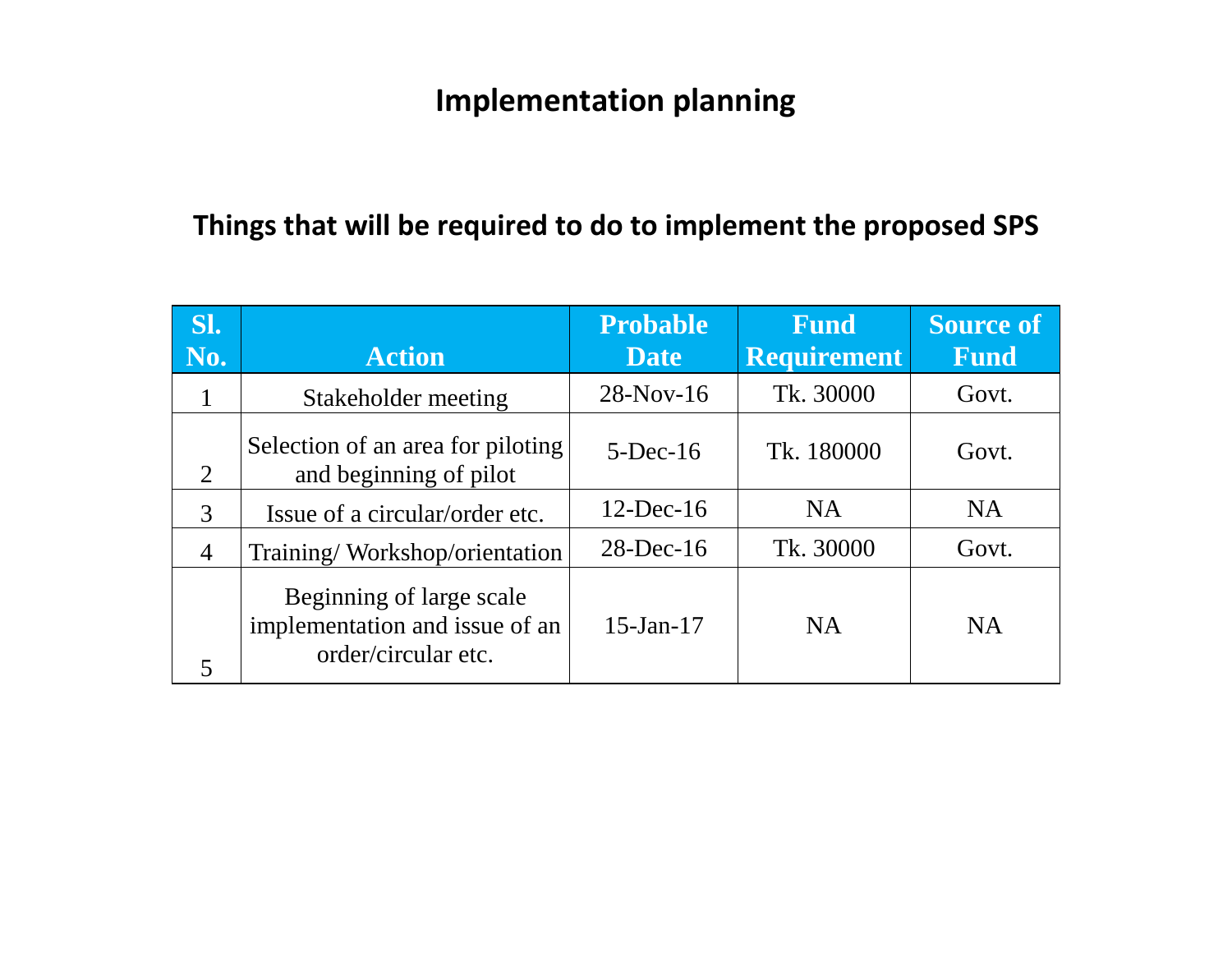## **Introduction of implementation committee**

| S.L | <b>Officer Name</b>           | <b>Position</b>             | <b>Mobile</b><br><b>Number</b> | E-mail                    |
|-----|-------------------------------|-----------------------------|--------------------------------|---------------------------|
| 1.  |                               |                             |                                |                           |
| 2.  | Md. Harun-Or-Rashid           | <b>Assistant Registrar</b>  | 01715-421714                   | harunrjsc@gmail.com       |
| 3.  | Khurshida Jahan               | Inspector                   | 01672626292                    | kuasha060160284@yahoo.com |
| 4.  | <b>Mohammed Zahidul Islam</b> | <b>System Administrator</b> | 01817079954                    | mzislam@gmail.com         |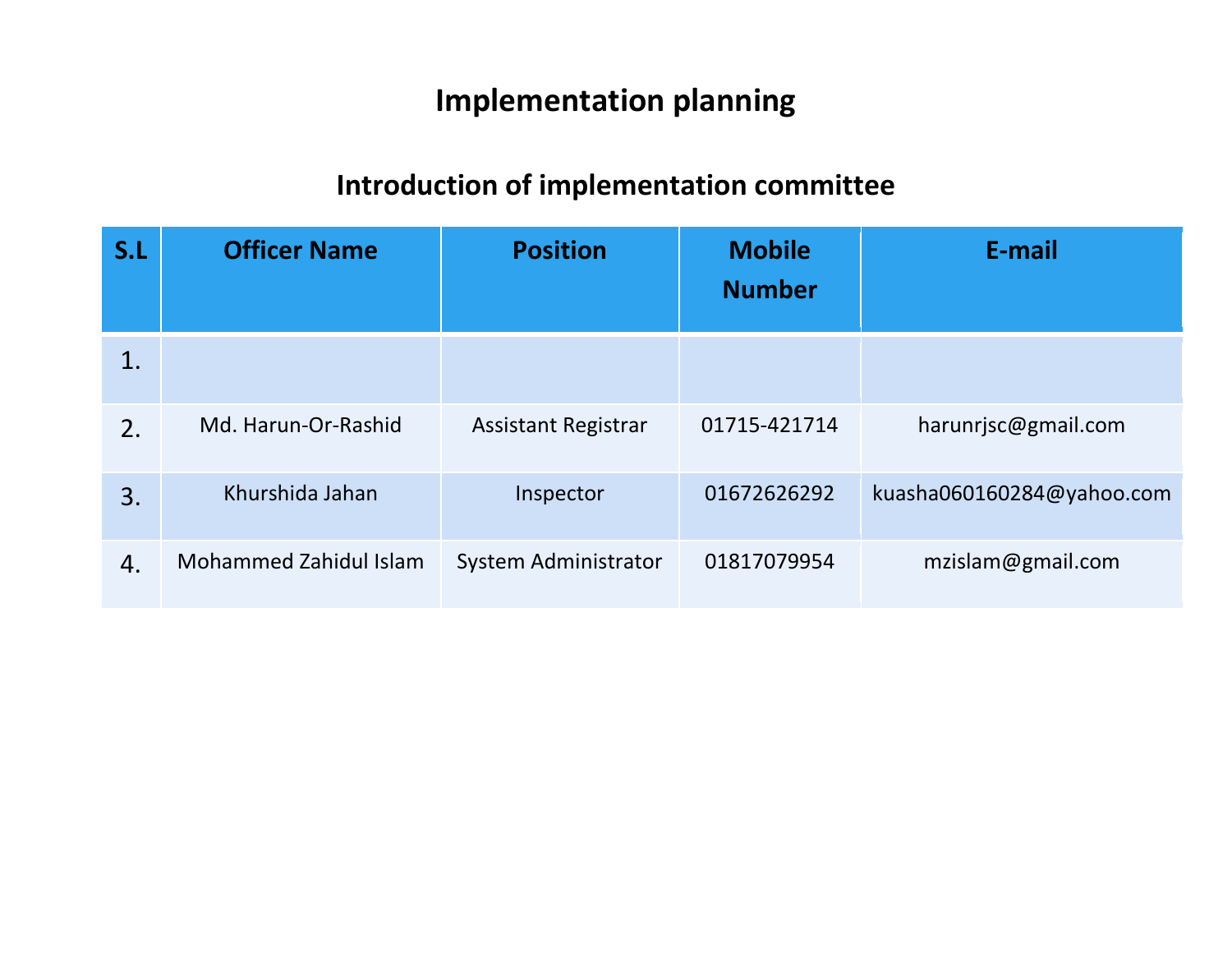#### **MONITORING PROCESS OF IMPLEMENTATION**

#### **Progress-**

- A) As off now three meeting on this issue has been organized. In this meeting different aspect of the SPS, its implementation process and possible outcome are presented to officials and stakeholders. The proposal was presented by the officers who got SPS training under a2i programme. After discussion the proposal with come modification has been accepted by the office of the RJSC.
- B) Next Meeting with stakeholder will be held on dated 28.11.2016.
- c) SPS Documentation is ready for presentation.